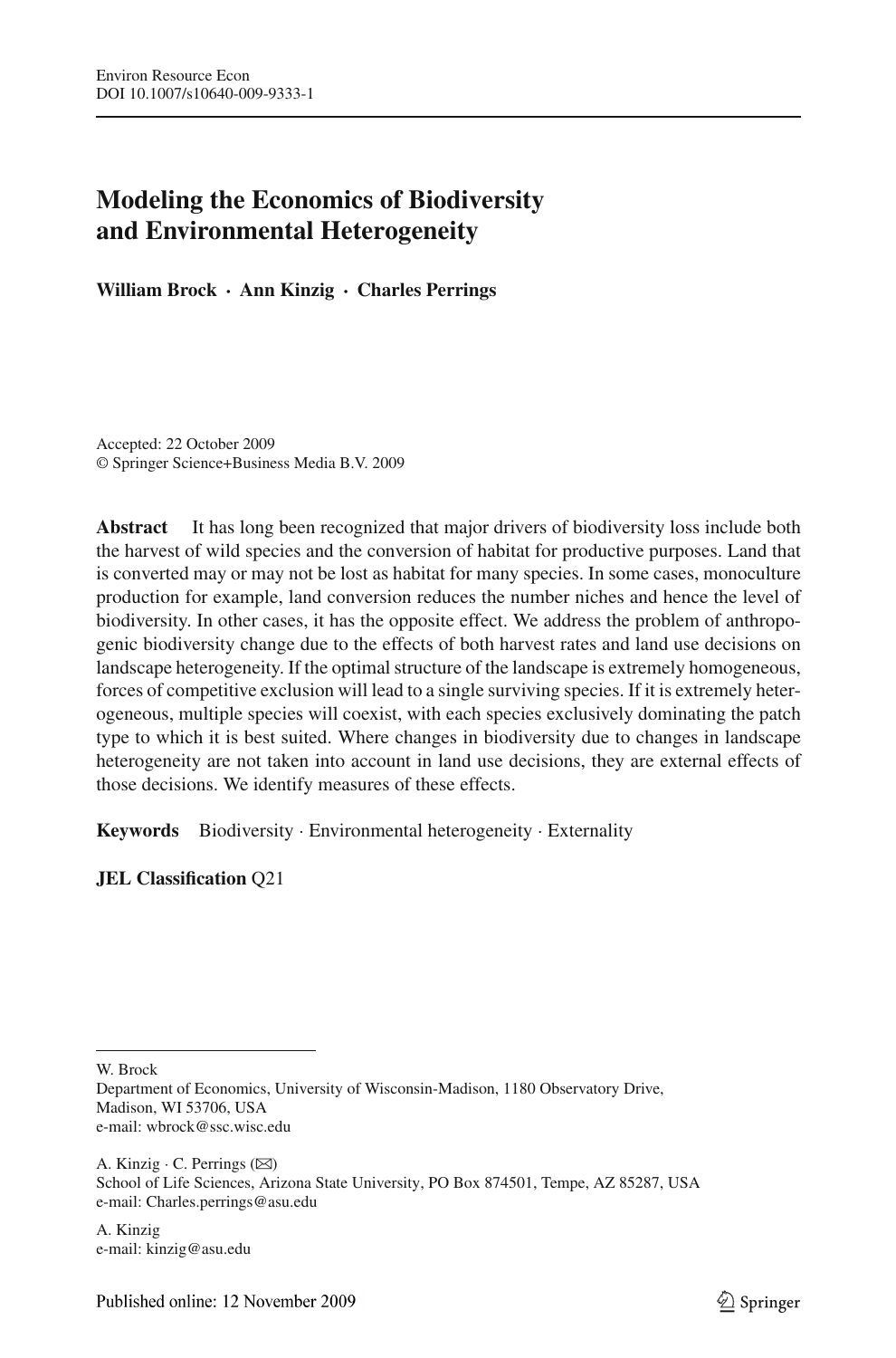## **1 Posing the Problem**

The impact of economic activity on biodiversity has been evaluated from two main perspectives. One is the direct effect of depletion. The other is the indirect effect of land use change on habitats. Direct depletion through 'harvesting' is currently the primary cause of biodiversity change in most marine systems (e.g. [Worm et al. 2006](#page-15-0)). Land use change is curren[tly the primary cause of biodiversity change in terrestrial systems \(e.g.](#page-14-0) Barbier and Schulz [1997](#page-14-0); [Wilcove et al. 1998](#page-15-1); [Polasky et al. 2004](#page-15-2)). While harvesting affects abundance of species directly, land use change works through the impact it has on habitat—generally modeled using some variant of the species-area relationship [\(MacArthur and Wilson 1967\)](#page-14-1). The impact of economic activity on biodiversity in this approach depends on the proportion of the land area converted for agriculture or forestry, and hence on the balance between 'wild' and 'managed' landscapes (e.g. [Pereira and Daily 2006;](#page-14-2) [Polasky et al. 2005](#page-15-3)). The two proximate drivers—harvest and habitat structure—are clearly not independent. Deforestation, for example, is at once the depletion of timber stocks and the fragmentation of forest habitat. In this paper we model the joint effect of overharvesting and land use change, focusing on the impact of land use change that most affects biodiversity—environmental heterogeneity (the niche structure) of managed landscapes.

We are particularly interested in the fact that while land use change reduces the size of existing habitats, it also creates new habitats. Depending on the land use decision involved this may either increase or decrease the number of niches available to species, and so may either increase or decrease the level of biodiversity in the landscape. Industrial monocultures are at one end of a spectrum of land uses. At the other end are land uses that lead to extreme spatial heterogeneity—a very 'patchy' structure to the landscape. Examples of this include many urban and peri-urban environments, or small-scale, highly differentiated mixed arable and pastoral agro-ecosystems. Industrial monocultures would be expected to be biologically depauperate, heterogeneous environments would be expected to be biologically rich.

The relation between environmental heterogeneity and biodiversity is the following. Competitive exclusion of species by the dominant species always reduces diversity, and this is true within each niche. However, a high degree of heterogeneity between patches or niches with[in a landscape leads to a high level of species diversity at the landscape level \(](#page-14-3)Kinzig et al. [1999](#page-14-3)). Within each habitat type, a reduction in the size of the habitat leads to declining biodiversity by the species area relationship [\(Kinzig and Harte 2000](#page-14-4); [May et al. 1995](#page-14-5)). But the creation of new habitats, and niches within those habitats, increases the opportunities open to specialist species.

The number and relative abundance of species within managed landscapes are accordingly affected both by direct anthropogenic impacts on abundance and by land uses that change environmental heterogeneity. So biodiversity loss is affected both directly through 'harvest' and indirectly through changes in the structure of the landscape. While this addresses the same pair of drivers that inform the existing literature (harvest and habitat change), the mechanisms involved are quite different. 'Harvest' comprises both the extraction of desirable species and the control or removal of undesirable species. Land use change affects the heterogeneity or niche structure of the landscape. Activities that make the landscape less heterogeneous, cause habitats for specialist species to decline, and so reduce species richness. Activities that make the landscape more heterogeneous have the opposite effect.

This paper develops a model of the relationship between species richness, harvest and landscape heterogeneity. We first consider the problem in the absence of harvest, and then identify the optimal harvest strategy without taking the impact of environmental heterogeneity on biodiversity into account. Finally, we consider the socially optimal harvest strategy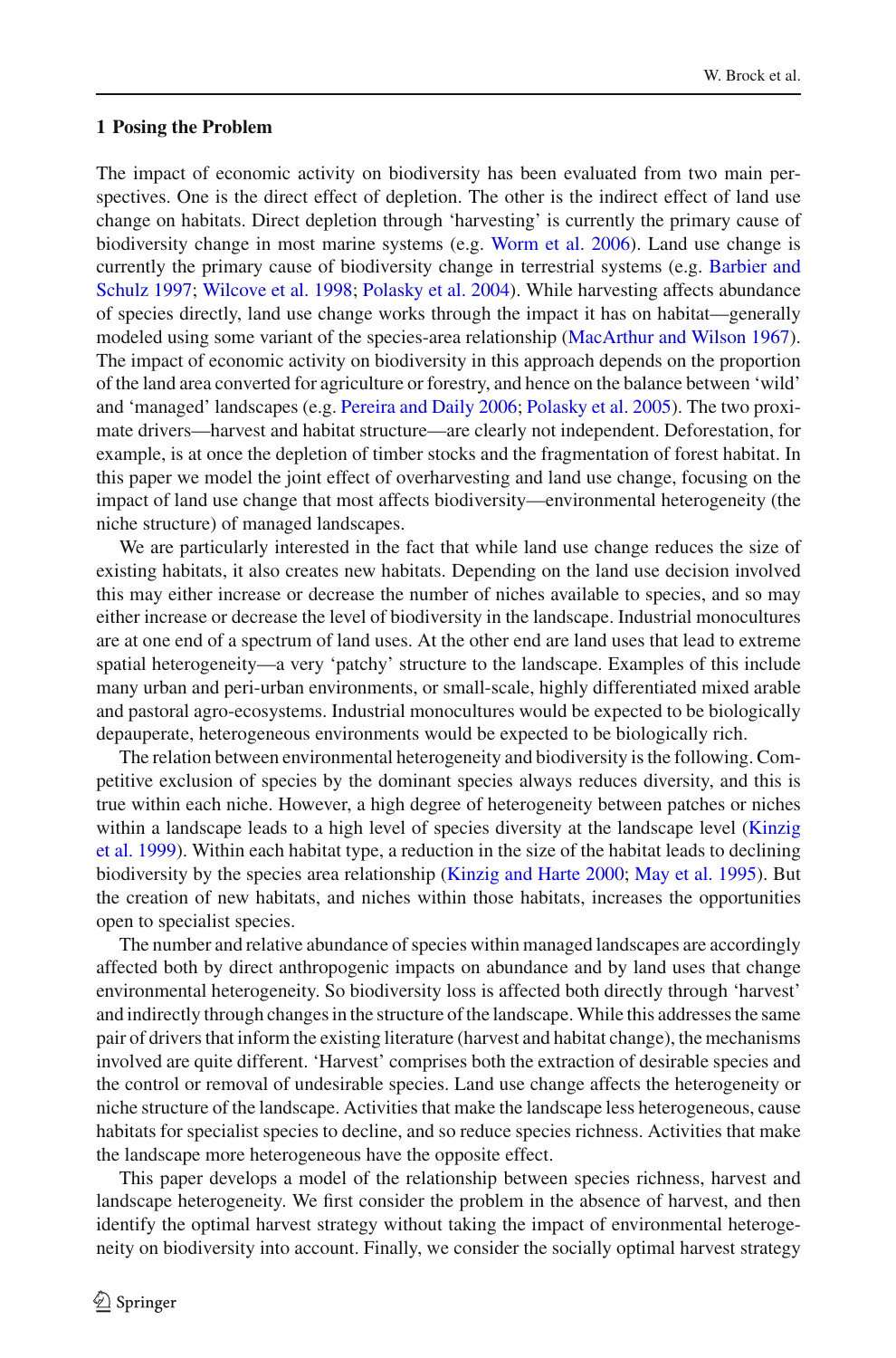when there are both direct effects on species abundance and indirect effects on landscape structure. We show that where the dual impact of effort is ignored, privately optimal levels of harvest will diverge from socially optimal levels, and that this will be reflected in both landscape structure and species richness. A discussion section then relates these findings to current approaches to conservation in managed landscapes, and the arguments being made for recognizing the multiple services provided by agricultural or forest ecosystems. We consider that the model architecture developed here provides a better (and more neutral) theoretical foundation for the analysis and management of biodiversity change in terrestrial systems, than models that treat all land use change associated with agricultural or forest development as habitat destruction.

# **2 The Relationship Between Species Richness and Environmental Heterogeneity: The Ecological Problem**

To capture the joint effect of 'harvest' and landscape structure on species richness, we first model the impact of these phenomena on the growth potential of each species. Our starting point is a density-dependent growth function for each of *m* species. We assume a logistic function here, but the choice of functional form is not critical. We could just as well have chosen any other density dependent function. We modify the density-dependent function in two important ways. First, we include density independent additive terms to capture direct anthropogenic changes in the biomass of species. One of these terms is the net effect of harvest. This is the usual additive term found in bioeconomic renewable resource models. The second term captures the net effect of exogenous drivers of biomass change—'imports' from outside the system or direct losses due to 'imports' (*sensu* [Norberg et al. 2001\)](#page-14-6). 'Imports', in this context, include both deliberate and accidental additions to the abundance of species. Deliberate additions can be thought of as imported seed, live plants or live animals. Accidental additions can be thought of as invasive species, accidentally introduced through trade, transport or travel. The main impact of 'imports' is to introduce new species to the system, but they can also directly change the abundance and hence the growth rate of existing species. 'Imports' that drove abundance above local carrying capacity would, for example, induce negative growth rates for the species concerned.

The second important modification we make is to the density dependent growth term in the logistic equation. This modification captures the effect of environmental heterogeneity on the growth potential of each species in the system. For an individual species, increasing environmental heterogeneity in the system reduces carrying capacity and hence the potential abundance of that species. At the same time, however, it increases the number of niches in the system and hence the number of species that can coexist.

Suppressing time subscripts, the growth of the *i*th of *m* species that can potentially exist in the system is described by the equation of motion:

$$
\frac{\mathrm{d}s_i}{\mathrm{d}t} = s_i \left[ r_i \left( 1 - \left( \frac{e(L)^2 s_i}{K / \varphi_i \left( m_0 \right)} + \left( \frac{(1 - e(L))S}{K} \right) \right) \right) - d_i - a_i \ell_i \right] \tag{1}
$$

<span id="page-2-0"></span>where  $s_i$  denotes biomass of the *i*th species at time *t*;  $\sum_{i=1}^{m} s_i = S$  denotes aggregate biomass of the  $m$  species that define the natural resource base of the economy;  $r_i$  denotes the intrinsic rate of growth of the *i*th species;  $d_i$  the density independent mortality rate and  $a_i \ell_i$ the rate of 'harvest' or depletion due to exploitation—a product of the share of available labor committed to that activity,  $\ell_i$ , and a measure of the effectiveness of 'harvest' effort,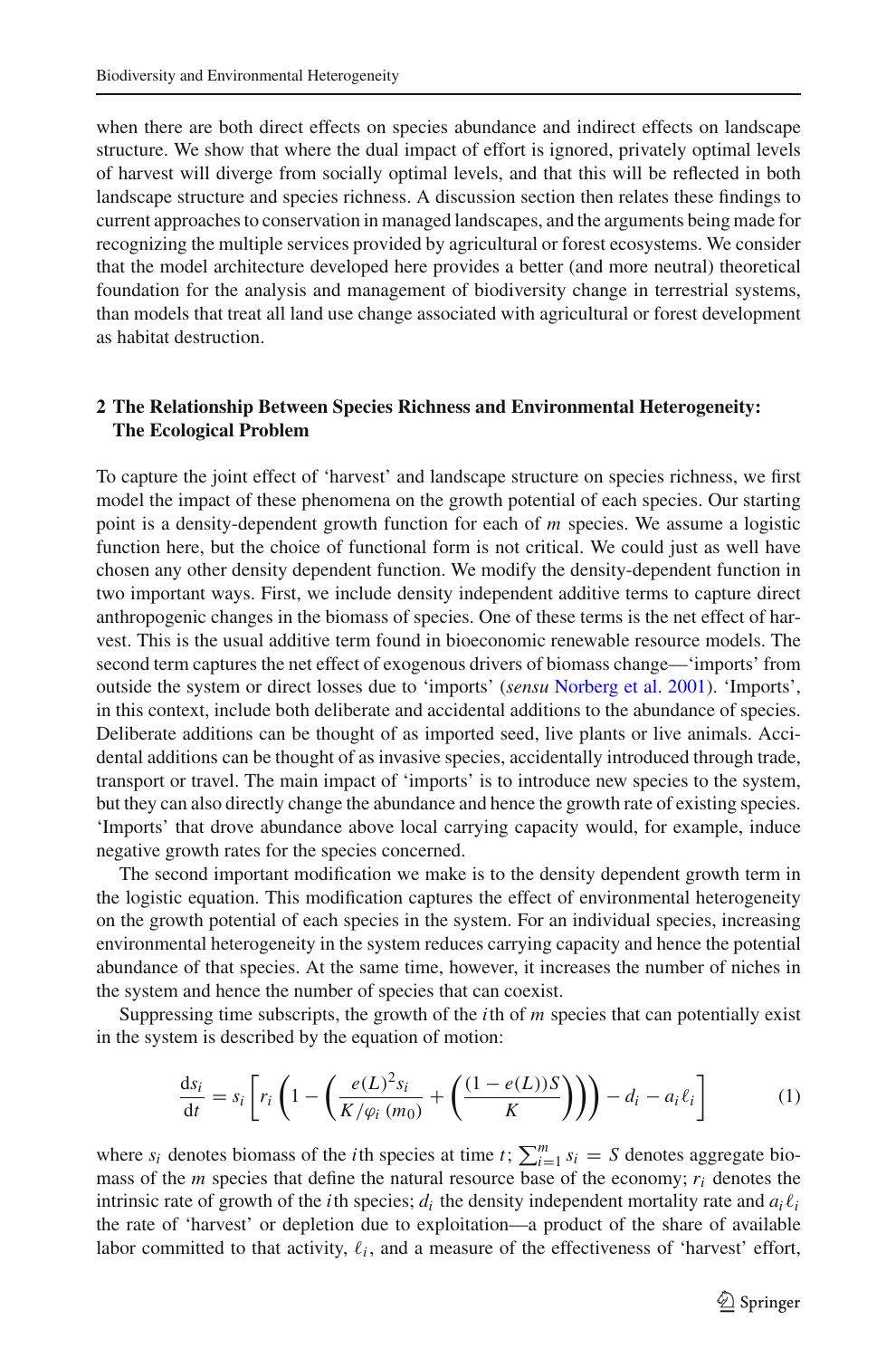$a_i$ .  $\sum_{i=1}^m \ell_i = L$ ,  $0 \le L \le 1$  is the share of the labor force committed to exploitation of the natural resource base. *K* is the maximum carrying capacity of the ecosystem in terms of biomass, and  $0 \leq e(L) \leq 1$  is an index of environmental heterogeneity.

Access to system-level carrying capacity is a function of environmental heterogeneity. If the system is perfectly homogeneous, then  $e = 0$  and the equation of motion collapses to a standard logistic model in which the competitive dominant excludes all other species. If it is perfectly heterogeneous, then  $e = 1$  and the *i*th species accesses  $K/\varphi_i(m)$  of the system-level carrying capacity. In general, the expression  $\varphi_i(m)e(L)$  determines the share of carrying capacity accessed by the *i*th species as a function of both the degree of heterogeneity of the landscape and the number of competing species in the system.

In this first section we consider the system without human exploitation (indexing the problem '0'). In this case [\(1\)](#page-2-0) takes the form,

$$
\frac{\mathrm{d}s_i}{\mathrm{d}t} = s_i \left[ r_i \left( 1 - \left( \frac{e_0^2 s_i}{K / \varphi_i \left( m_0 \right)} + \left( \frac{(1 - e_0) S}{K} \right) \right) \right) - d_i \right] \tag{2}
$$

<span id="page-3-0"></span>That is, there is no harvest and the level of heterogeneity is the 'natural' level,  $e_0$ . The number of species in the system,  $m_0$ , is defined by the set  $\{s_i\}$  for which the right hand side of [\(2\)](#page-3-0) is positive given the natural level of environmental heterogeneity, *e*0. Let *A* be the set of species that exist in these conditions. We suppose initially that  $\varphi$  (*m*<sub>0</sub>) = |*A*|, where |*A*| is just the cardinality of set *A*. It then follows that for the set of species that exists in the 'natural' steady state, *A*∗:

$$
A^*e_0s_i + (1 - e_0) S(A^*) = K\left(\frac{r_i - d_i}{r_i}\right)
$$
 (3)

<span id="page-3-1"></span>To see the implications of environmental heterogeneity for the existence and abundance of species in the system, we first define the RHS of [\(3\)](#page-3-1)

$$
g_i := K\left(\frac{r_i - d_i}{r_i}\right) \tag{4}
$$

to be the maximum potential biomass of the *i*th species in the 'natural' state, and rank the *m*<sub>0</sub> potentia[l](#page-14-7) [species](#page-14-7) [in](#page-14-7) [the](#page-14-7) [system](#page-14-7) [such](#page-14-7) [that](#page-14-7)  $g_1 > g_2 > \cdots > g_{m_0-1} > g_{m_0} > 0$  (Brock and Xepapadeas [2002](#page-14-7)). Ecologically, this says that the  $m<sub>0</sub>$  potential species are competitively ranked by their equilibrium abundance, implying that they are *K*-selected (*K*-strategists outcompete *r*-strategists). A necessary though not generally sufficient condition for the existence of the *i*th species is that  $g_i$  0—it's net growth rate is positive. A sufficient condition is that:

$$
g_i > (1 - e_0) \bar{g}_i, \bar{g}_i = \sum_{k=1}^i \frac{g_k}{\varphi([1, i])e_0 + i(1 - e_0)}
$$
(5)

<span id="page-3-2"></span>where  $[1, i]$  is the interval of indices between 1 and *i*. The sum in  $(5)$  is over the set of species whose equilibrium abundance is not less than that of the *i*th species, and  $\varphi([1, i])$  is evaluated on this set of species. For our leading special case  $\varphi([1, i]) = i$  and  $\bar{g}_i$  is the average for that case. Note that [\(5\)](#page-3-2) holds *a fortiori* for any set of *m* species, where  $m_0 \ge m \ge i$ .

For the intuition behind this, consider Fig. [1,](#page-4-0) which graphs  $g_i$ ,  $(1 - e)\overline{g}_i$  against  $i =$ 1, 2, ..., assuming continuous species, and shows the set of points, *i*, for which  $g_i > (1-e)\overline{g_i}$ . The set,  $A^*$ , for which this inequality holds is the set of all living species in the system. Panel (a) illustrates a case where  $g(i)$  is linear, and panel (b) a case where  $g(i)$  is non-linear. In panel (a)  $A^*$  is the interval [0, *m*]. In panel (b)  $A^*$  is the union of a set of disjoint intervals, {[0,*i*],[*j*, *m*]}.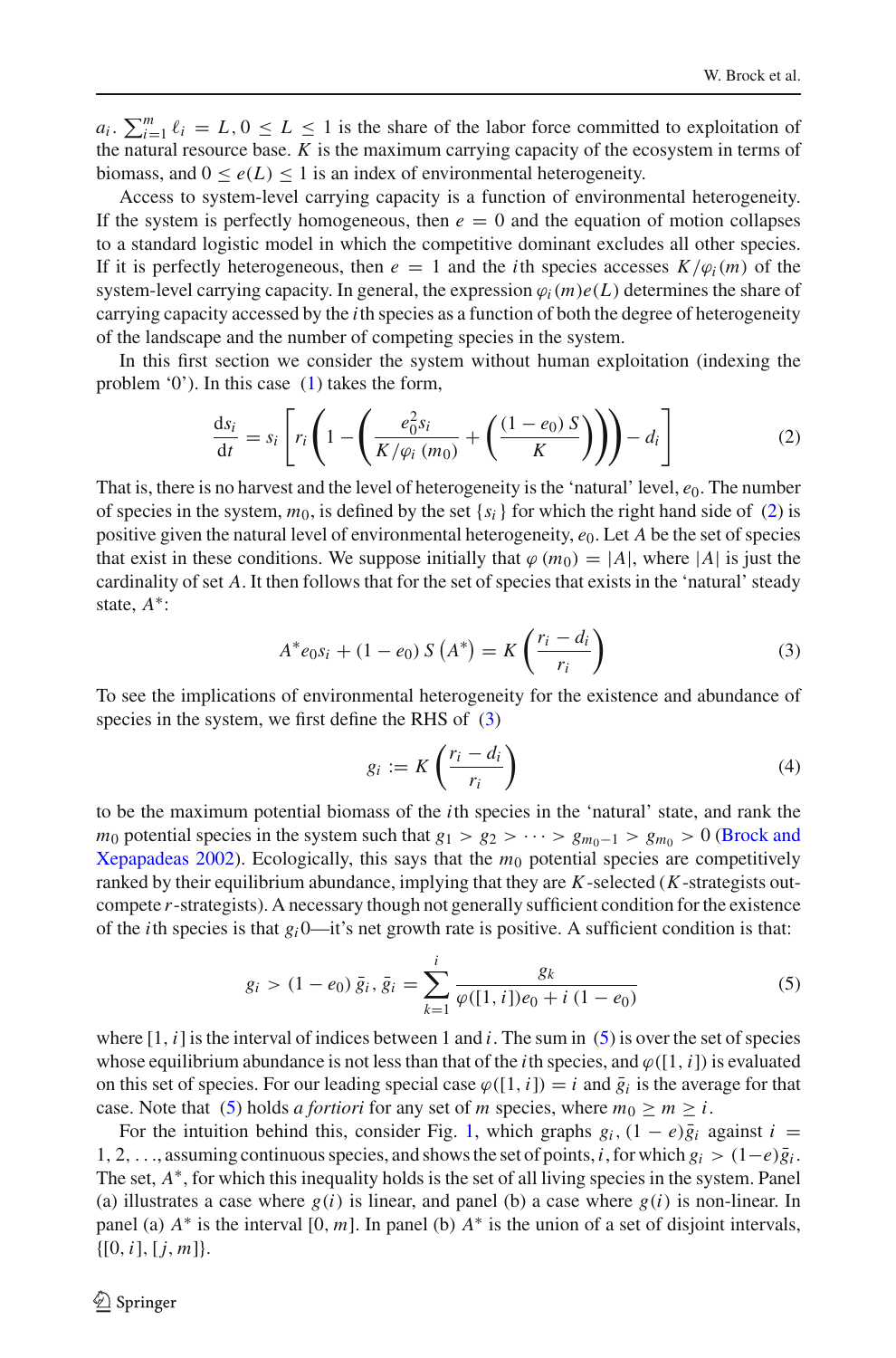

<span id="page-4-0"></span>**Fig. 1** The set of existing species. **a**  $g_i$  Linear,  $A^*$  is the interval [0, m]. **b**  $g_i$  Non-linear,  $A^*$  is the union of disjoint intervals  $[0, i]$  and  $[i, m]$ 

In the perfectly heterogeneous case  $(e_0 = 1)$ , i.e. where the system is perfectly partitioned, [\(12\)](#page-7-0) collapses to a condition that the net growth rate of the competitive dominant species in each niche is positive. In the perfectly homogeneous case  $(e_0 = 0)$  the requirement implies that  $g_i > \frac{\sum_{j=1}^{i} g_j}{i}$  which, given the ranking of the  $g_i$ , is satisfied only for species  $s_1$ . That is, in the perfectly homogeneous case, competitive exclusion leaves only the first ranked species in the system. The forgoing is summarized in the following proposition:

<span id="page-4-1"></span>**Proposition 1** *Species existence in the natural system. In a physically closed system in which the dynamics of the ith of*  $m_0$  *potential species are described by* ([2](#page-3-0))*, where species are competitively ranked by their equilibrium abundance, and where*  $\varphi$  *is evaluated at*  $\varphi([1, m])$ *, a necessary and sufficient condition for the existence of the ith species in the steady state is*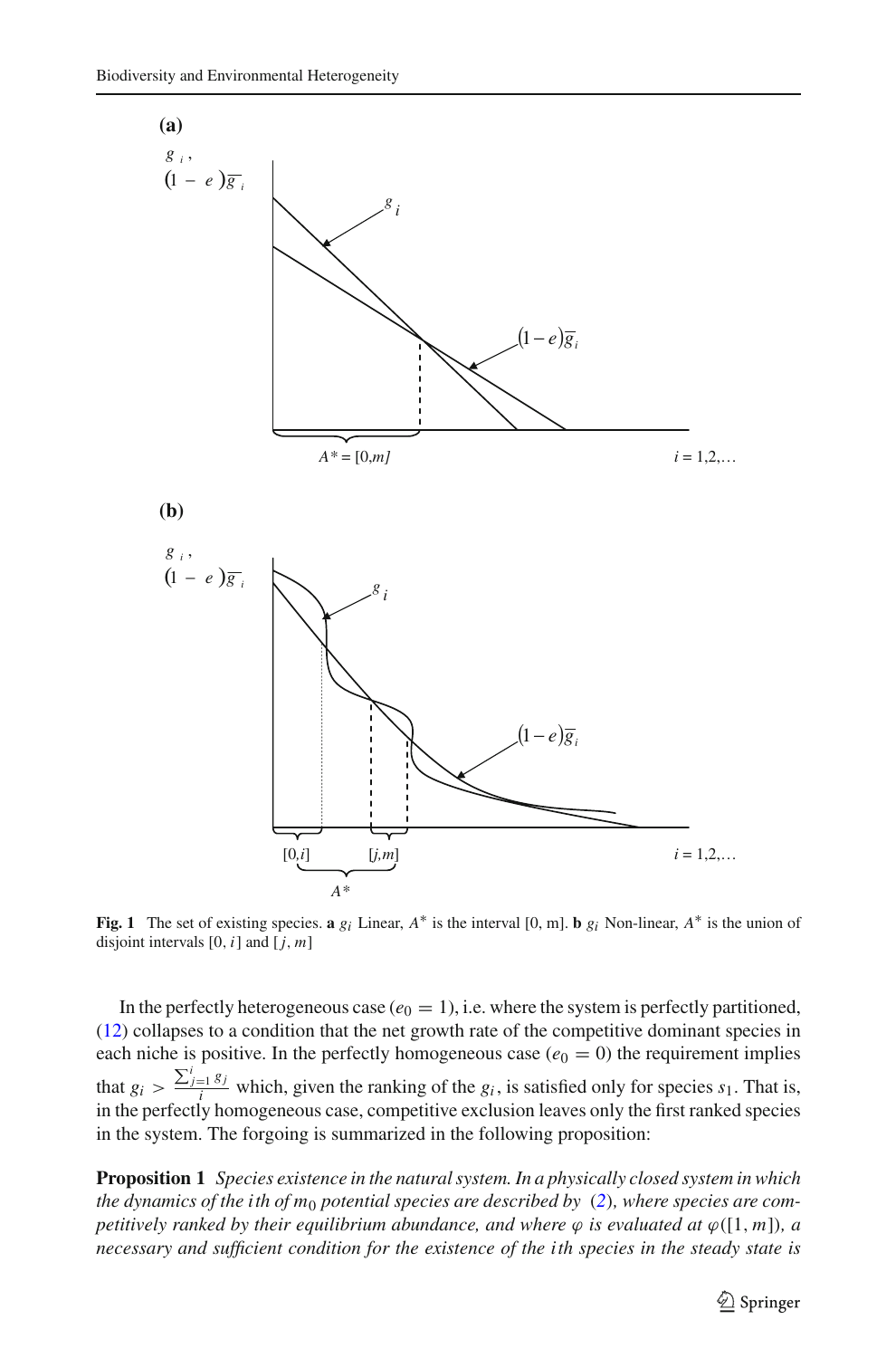that: 
$$
g_i > (1-e)K\left(\frac{i-\sum_{j=1}^i d_j/r_j}{\varphi([1,m])e+i(1-e)}\right) > 0
$$
, where  $g_i := K\left(\frac{r_i-d_i}{r_i}\right)$ . For proof, see Appendix.

We can then show that the number of species that may coexist in the system is increasing in the degree of environmental heterogeneity. Specifically:

<span id="page-5-1"></span>**Proposition 2** *Species number and environmental heterogeneity. In a physically closed system in which* (*a*)  $A = [0, m]$  *is the set of living species,* (*b*) *the least productive of surviving species solves*  $g(m) = (1 - e_0)S(m)$ *, and* (*c*) *m is the Lebesgue measure of the set*  $A = [0, m], m \text{ solves } (g(m)m - (1 - e) \int_0^m g(i) \, di) = 0.$  Since  $\frac{dm}{de} > 0$  the number of *species is increasing in the level of environmental heterogeneity. For proof, see Appendix.*

#### **3 The Economic Problem: The Privately Optimal Solution**

Now consider the economic problem posed by the exploitation of this system. We assume that the representative of  $k$  consumers, endowed with  $1/k$  share of total available labor, derives utility from consuming manufactures,  $q = Q/k$ , plus a primary commodity,  $h = H/k$ . We suppose that *H* is produced through the Schaefer function,  $H = \int_0^m s(i)a(i)\ell(i) dt$ , in which *a* measures the effectiveness of harvesting effort and *L* is the share of total labor committed to harvesting *S*. One unit of *Q* is produced with 1/*k* share of labor, and the price of *Q* is taken as the numeraire. Since the value of the marginal physical product of labor in manufacturing is also equal to 1, the wage,  $w = 1$ . It follows that  $Q = 1 - L$ .

The representative consumer solves the following problem:  $Max u(h, q)$  subject (a) to a budget constraint,  $1/k = PH/k + q$ , where PH is the domestic value of the aggregate harvested natural resources, and (b) to the dynamics of *S*. Since both *q* and *h* are 'essential' it follows that  $u(0, q) = u(h, 0) = 0$  and the partial derivatives with respect to h, q are infinite, i.e. Inada conditions hold. Aggregating across consumers, we have the following 'social' problem:

$$
Max_{L} \int_{t=0}^{\infty} \{U(H, Q)\} e^{-\rho t} dt
$$
 (6)

This is subject to the equations of motion for the set of all species, [\(1\)](#page-2-0), and to the structure of property rights. Following [Brander and Taylor](#page-14-8) [\(1997\)](#page-14-8) we assume that the social utility function takes the specific form  $U(H^{\beta}Q^{1-\beta})$ ,  $U' > 0$ . It then follows that  $PH = \beta W$  and  $Q = (1 - \beta)W$ , where *P* is the domestic price of aggregate harvest, *H*, and *W* comprises both income from labor, *Ls*, and profits from firms producing *H*. Note that profits from firms producing *Q* are zero by the assumption of constant returns, and wages are set equal to unity.

We wish to understand the impact on biodiversity of the decisions of individual firms. We accordingly assume that firms internalize all externalities except for those associated with the impact of effort on biodiversity. Each firm is assumed to exploit a particular patch, and to select the level of harvest effort to maximize steady-state profits from that patch. To make the consequences of economic activity quite transparent, we consider the special case where future consumption is not discounted, i.e.  $\rho = 0$ , and confine our attention to steady states. In this case the representative firm solves a problem of the form:

<span id="page-5-0"></span>
$$
Max_{\ell(i)}\pi = Ps(i)v(i)a(i)\ell(i) - \ell(i)
$$
\n(7)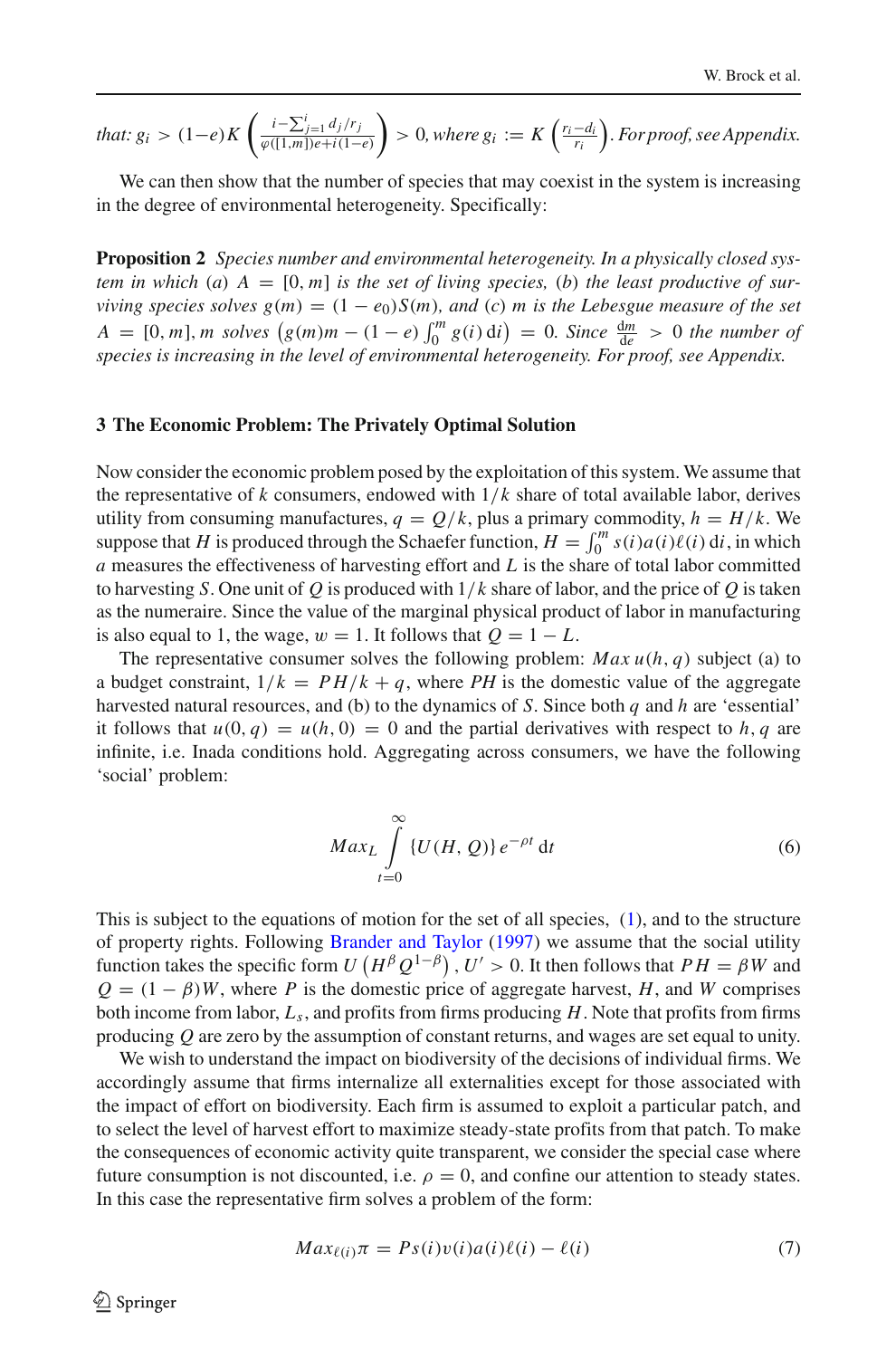subject to  $(1)$ , and noting that  $v(i)$  defines the species-specific weight on the domestic price of aggregate output, *P*. Hence *Pv*(*i*) can be thought of as the domestic price of the *i*th harvested species.

The set of species that are actively harvested comprises all those *i* for which the value of the marginal physical product of labor is positive at  $\ell(i) = 0$ , i.e. for which  $\frac{d\pi}{d\ell(i)} > 0$ at  $\ell(i) = 0$ . In the case where the system is perfectly heterogeneous, that is where  $e = 1$ , we can use the steady state formula for  $s(i) = g(i, \ell(i))/\varphi([1, m])$  to show that a sufficient condition for *i* to be in the set of harvested, living species is that:

$$
Pv(i)a(i)K(r(i) - d(i)) > r(i)\varphi([1, m])
$$
\n(8)

<span id="page-6-0"></span>where *m* is the integral of all *i* that satisfy [\(8\)](#page-6-0). In the perfectly heterogeneous case, if  $\frac{de}{d\ell_i} = 0$ , implying that exploitation of the resource has no impact on environmental heterogeneity, then the first order conditions for the problem require that:

$$
Pv(i)s(i)a(i) - 1 = \lambda(i)s(i)a(i)
$$
\n(9)

That is, exploitation of the *i*th species will increase up to the point at which the marginal net private benefit of allocation  $\ell_i$  (the difference between the value of the marginal physical product and marginal cost of labor) is equal to its marginal user cost (the shadow value of the marginal impact of harvest effort on stock growth). In the more general case, where  $0 < e < 1$  and  $\frac{de}{d\ell_i} \neq 0$ , the first order conditions for the private problem amongst *e*-taking firms require that:

$$
Pv(i)s(i)a(i) - 1 = \lambda(i)s(i)\left[a(i) + r\left(\frac{s(i)(\varphi([1,m]) - 1)}{K}\right)\frac{de}{d\ell_i}\right]
$$
(10)

<span id="page-6-1"></span>In other words the decision-maker exploiting the *i*th patch does take account of the impact of their behavior on heterogeneity in the *i*th patch,  $\left(\frac{s(i)(\varphi([1,m])-1)}{K}\right) \frac{de}{d\ell_i}$ , but neglects the wider effects of their decision on heterogeneity at the level of system,

 $\int_{j\neq i}^{m} \lambda(j)s(j)r(j) \left( \frac{\varphi([1,m])s(j)-S}{K} \right) \frac{d\varrho}{d\ell_i} df$ . The value of this externality depends in part on the sign and magnitude of the marginal impact of effort on heterogeneity:  $\frac{de}{d\ell_i}$ . Although it is frequently the case that increasing exploitation of ecosystems reduces heterogeneity through, for example, the development of monocultures, this is not always the case. That is, neglect of the wider effects of private decisions may lead to either excessive heterogeneity or insufficient heterogeneity. This is summarized in the following proposition.

**Proposition 3** *Private land use decisions and environmental heterogeneity. If the private firm exploiting the ith patch maximizes profit through choice of exploitation effort,* (*[7](#page-5-0)*)*, subject to the dynamics of species on that patch,* (*[1](#page-2-0)*)*, if environmental heterogeneity is inter*mediate,  $0 < e < 1$ , and is affected by the level of exploitation effort,  $\frac{de}{d\ell_i} \neq 0$ , then the first order conditions for maximization of private profit will include the impact of effort on within-patch heterogeneity,  $\left(\frac{s(i)(\varphi([1,m])-1)}{K}\right)\frac{\mathrm{d} e}{\mathrm{d}\ell_i}$ , but will ignore the impact of effort on envi*ronmental heterogeneity in the rest of the system,*  $\int_{j\neq i}^{m} \lambda(j)s(j)r(j) \left( \frac{\varphi([1,m])s(j)-S}{K} \right) \frac{de}{d\ell_i} d j$ . *Environmental heterogeneity will be excessive or insufficient as*  $\frac{de}{dt_i} \geq 0$ *.* 

Recall that biodiversity is affected by harvest effort both directly, through the impact of harvest on species abundance, and indirectly through the impact of effort on environmental heterogeneity. To see the direct effect of effort, we define the maximum potential biomass of the *i*th of *m* harvested (discrete) species to be: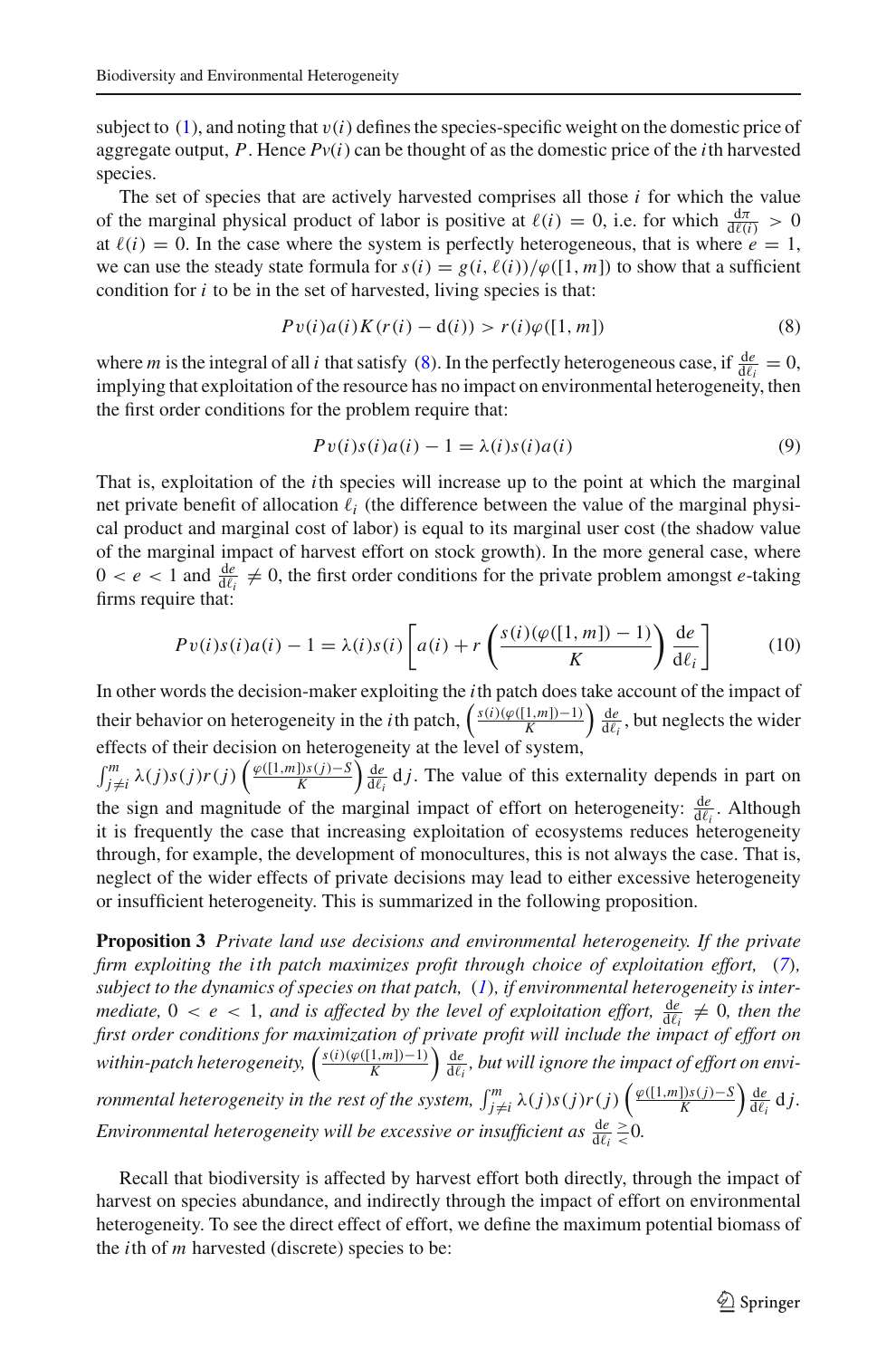$$
g_i := K\left(\frac{r_i - d_i - a_i\ell_i}{r_i}\right) \tag{11}
$$

We expect to be able to define a similar cut-off rule for any allocation of harvest effort. Ranking  $\{g_i\}$ , as before, such that  $g_1 > g_2 > \cdots > g_m > 0$ , we can obtain by similar reasoning a sufficient condition on *gi* for the existence of the *i*th species as a function of both the biological parameters,  $r_i$  and  $d_i$  and the level and effectiveness of harvest effort,  $a_i \ell_i$ :

$$
g_i > (1 - e)K\left(\frac{i - \sum_{j=1}^i \frac{d_i + a_i\ell}{r_i}}{\varphi([1, m])e - i(1 - e)}\right)
$$
(12)

<span id="page-7-0"></span>We take the case where *A* is an interval, i.e. the case shown Fig. [1a](#page-4-0). The algorithm used to identify the level of species richness is as follows: for a given set of environmental conditions, *e*, set  $L = 0$  and find the set of *m* species that satisfy condition ([A13](#page-13-0)). Then increase *L* until the value of *L* is found that reduces the number of species from  $m$  to  $m - 1$ . Continue in this manner until  $L = 1$  at which point  $g_i = g(e(1))$  is the cut-off (marginal surviving) species. This is summarized in the following propositions:

**Proposition 4** *Species existence in an economically exploited system. In an economic system based on the exploitation of up to m discrete species, ranked according to the maximum potential biomass net of harvest, a necessary and sufficient condition for the existence of the ith species in the steady state is that*

$$
g_i > (1-e)K\left(\frac{i-\sum_{j=1}^i \frac{d_i+a_i\ell_i}{r_i}}{\varphi([1,m])e - i(1-e)}\right) > 0
$$
, where  $g_i := K\left(\frac{r_i - d_i - a_i\ell_i}{r_i}\right)$ .

*The probability that the ith species will exist in the steady state is accordingly decreasing in the rate at which it is 'harvested'.*

<span id="page-7-1"></span>**Proposition 5** *The effect of environmental heterogeneity in an economically exploited system. Since the probability that the ith species will exist in the steady state is decreasing in environmental heterogeneity, the indirect effect of harvest depends on the extent to which it homogenizes the landscape. If the system is extremely homogeneous* (*e* = 0)*, the steady state stock of the sole surviving species will converge to the maximum potential biomass of that species net of harvest. All other species will be driven extinct. The share of the labor force committed to harvest that species will be equal to L. If the system is extremely heterogeneous* (*e* = 1)*, the steady state stock of the ith species will converge to the maximum potential biomass of that species in the patch within which it is the competitive dominant species. The share of the labor force committed to harvest the ith species will be increasing in the natural regeneration rate of the ith species and decreasing in the technical efficiency of harvest. For intermediate levels of heterogeneity,* (0 < *e* < 1)*, the steady stock of species that are competitive dominants in existing patches converge to their maximum potential biomass net of 'harvest', and otherwise will fall to zero. For proof, see Appendix.*

#### **4 The Economic Problem: The Socially Optimal Solution**

The social decision-problem reflects the fact that while *e* depends on harvest effort by each firm, it also affects environmental heterogeneity in the system as a whole, and therefore the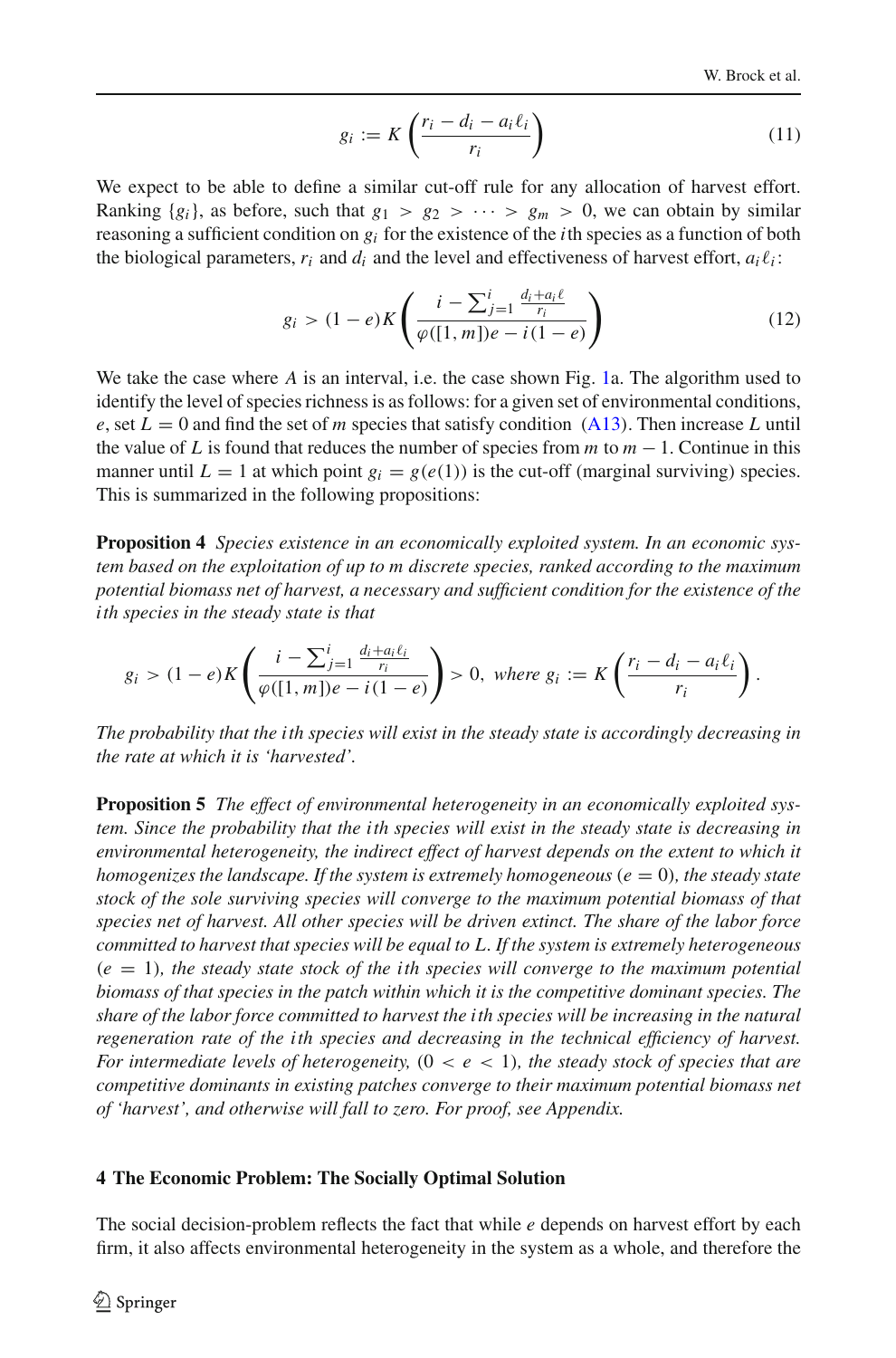number of surviving species. Yet the firm may have no incentive to take this into account. For a given value of *e* in [0,1] we define the harvest function:

$$
h(L; e) := Max \int_{i} v_i a_i s_i \ell_i \, \mathrm{d}i \tag{13}
$$

in which  $h(0, e) = 0$  for  $e \in [0, 1]$ . If property rights are such that the representative firm takes *e* as given, they solve the problem:

$$
Max_{L} \{Ph(L; e) - L\}.
$$
\n(14)

subject to  $\sum_i \ell_i = L$  and [\(1\)](#page-2-0). The equilibrium associated with this structure of property rights is defined as  $\{L^*, H^*, P^*(H), e^*\}$  such that

$$
(H^*, \, \mathcal{Q}^*) = \arg \max \{ U(H, \, \mathcal{Q}) \} \tag{15}
$$

<span id="page-8-1"></span>subject to

$$
P^*H + Q = 1 + \pi(H^*)
$$
 (16)

<span id="page-8-0"></span>and  $L^*$  is given by,

$$
L^* = \arg \max \{ P^*h(L; e^*) - L \}.
$$
 (17)

Furthermore, the "rational point expectations" condition  $e^* = e(L^*)$  holds. If  $e(L) = e(0)$ is a constant function, the social welfare optimum

$$
L^* = \arg \max U(h(L; 0), 1 - L)
$$
 (18)

is the same as  $L^*$  in [\(17\)](#page-8-0). In general, a first order necessary condition for maximizing social welfare with respect to *L* is:

$$
U_H (h_L + h_e e_L) - U_Q = 0.
$$
 (19)

<span id="page-8-3"></span>In the equilibrium defined by  $(15)$ – $(17)$ , the term  $h_e e_l$  is absent: i.e. the representative firm ignores its effect on heterogeneity. Note that the equilibrium defined by  $(15)$ – $(17)$  assumes full property rights to the set of natural resources, but not to the heterogeneity and hence species richness of the general system.

Now consider the social problem confronting the resource extraction industry. The social equivalent of the problem specified by [\(7\)](#page-5-0) is

$$
Max_{L}\pi_{S} = \int_{i=0}^{m} (P s_{i} v_{i} a_{i} \ell_{i} - \ell_{i}) \, \mathrm{d}i \tag{20}
$$

<span id="page-8-2"></span>subject to [\(1\)](#page-2-0). The first order necessary conditions for the maximization of social profit include the requirement that:

$$
Pv_i s_i a_i - 1 = \lambda_i s_i \left[ a_i + r_i \left( \frac{\varphi([1, m]) s_i - S}{K} \right) \frac{d e}{d \ell_i} \right], i = 1, 2, \dots, m. \tag{21}
$$

Note that by comparison with  $(10)$  this requires the *i*th firm to take account of the impact that its effect on environmental heterogeneity has on all others in the industry, measured by:  $\int_{j\neq i}^{m} \lambda_j s_j r_j \left( \frac{\varphi([1,m])s_j-S}{K} \right) \frac{d e}{d \ell_i} d j.$ 

 $\circled{2}$  Springer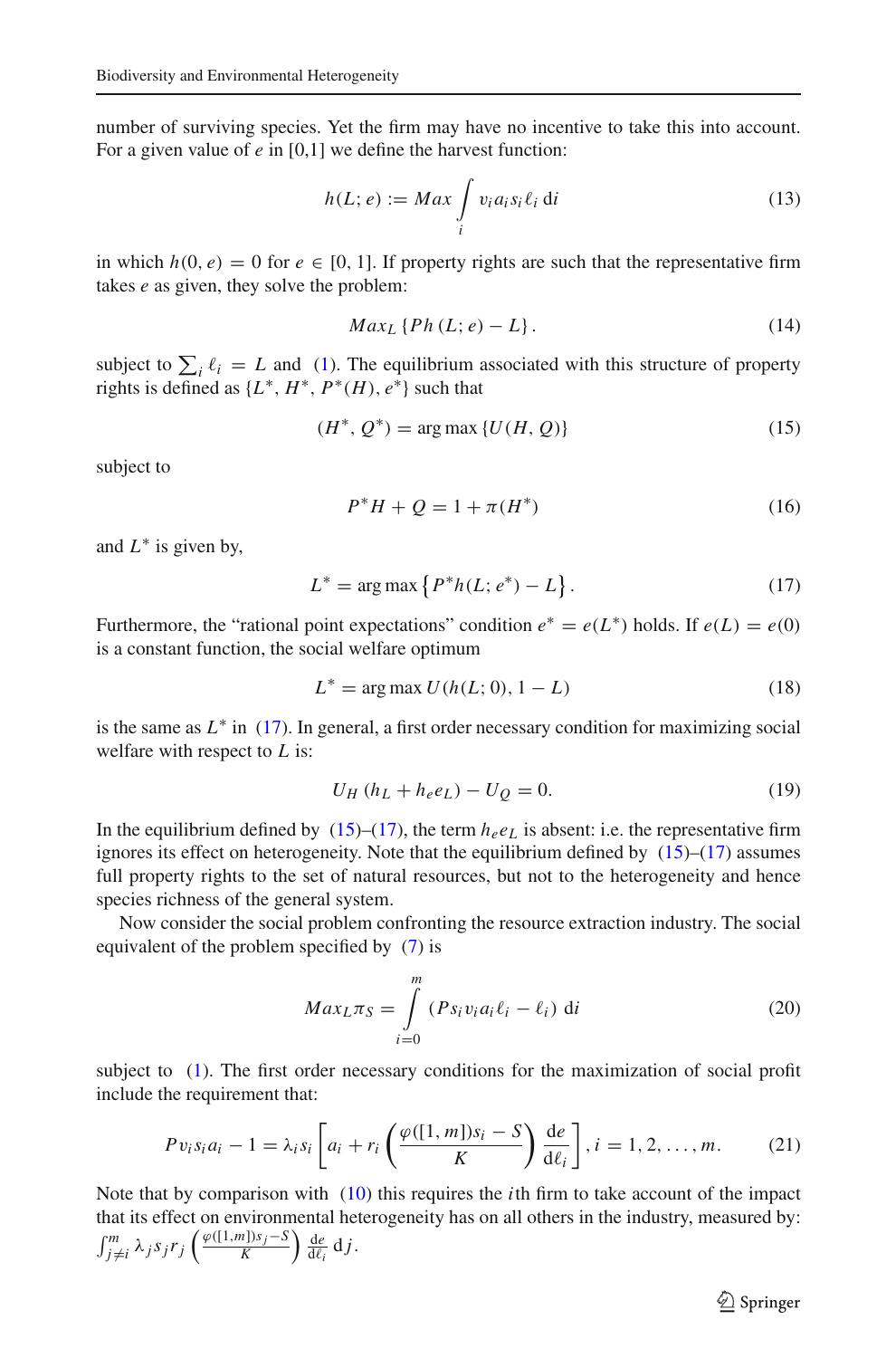**Proposition 6** *Environmental heterogeneity in the social problem. If* (*[20](#page-8-2)*) *is optimized subject to* (*[1](#page-2-0)*)*, and if property rights are well defined, decision-makers will take account of the system-wide impact of their behavior on environmental heterogeneity:*  $\int_{j\neq i}^m \lambda_j s_j r_j\left(\frac{\varphi([1,m])s_j-S}{K}\right) \frac{d e}{d \ell_i}$  d*j. The degree of environmental heterogeneity at the social optimum will be greater than than the degree of environmental heterogeneity at the private optimum if*  $\frac{de}{d\ell_i} > 0$ , and will be less than the degree of environmental heterogeneity at the *private optimum if*  $\frac{de}{d\ell_i} < 0$ .

## **5 Valued and Unvalued Species**

What effect does the value of species have on environmental heterogeneity and biodiversity? Suppose that the system is characterized by both some degree of environmental heterogeneity,  $e > 0$ , and some level of biodiversity,  $m > 1$ , but that only one species is economically valuable. We denote the single valuable species  $j \in \{1, 2, ..., m\}$  and normalize its value. We then have  $Pv(j) = 1$ ,  $Pv(i) = 0$ ,  $i \neq j$ . Consider again the problem defined by Eqs. [\(20\)](#page-8-2) and [\(1\)](#page-2-0). The first order conditions for the maximization of social profit for the unvalued species *i* require that:

$$
-1 = \lambda_i s_i \left[ a_i + r_i \left( \frac{\varphi([1, m]) s_i - S}{K} \right) \frac{d e}{d \ell_i} \right], i \neq j \tag{22}
$$

<span id="page-9-0"></span>implying that the optimal 'harvest' of  $i, h^*(i) \geq 0$ , satisfies:

$$
h_i^* = \ell_i \left[ -s_i r_i \left( \frac{\varphi([1, m]) s_i - S}{K} \right) \frac{d e}{d \ell_i} - \frac{1}{\lambda_i} \right], i \neq j. \tag{23}
$$

Consider the conditions in which this term will be positive. From [\(1\)](#page-2-0) the abundance of the valued species is impacted by the existence of all other species, regardless of whether it is the competitive dominant. Hence  $\lambda_i$  < 0 for all, and there exists an incentive to 'harvest' unvalued species. The two polar cases are where  $j = 1$  (the valued species is the most abundant) and  $j = m$  (the valued species is the least abundant). In both cases, the abundance of the valued species is affected by the existence of competitor species, but this effect is more significant in the second case. That is, the incentive to simplify the system by reducing the abundance of unvalued species is stronger the less abundant (the less competitive) is the valued species relative to other species.

Whether unvalued species are in fact 'harvested' depends on the relative strength of the two terms on the RHS of [\(23\)](#page-9-0). If  $de/d\ell_i = 0$ , implying that harvest effort has no impact on environmental heterogeneity at the margin, then  $\lambda_i < 0$  is a sufficient condition for  $h_i^* > 0$ . However, if  $de/d\ell_i \neq 0$  then whether the *i*th unvalued species is 'harvested' depends on the sign of  $de/d\ell_i$  and its relative abundance. If  $de/d\ell_i < 0$ , implying that harvest effort homogenizes the system, then the optimal level of 'harvest' of the *i*th unvalued species will be higher if that species has greater than average abundance, and will be lower if it has less than average abundance. If,  $de/d\ell_i > 0$  implying that harvest effort heterogenizes the system, then the optimal level of 'harvest' of the *i*th unvalued species will be decreased if that species has greater than average abundance, and will be increased if it has less than average abundance. In both cases, 'harvest' of the *i*th unvalued species will fall to zero if  $s_i r_i \left( \frac{\varphi([1,m])s_i - S}{K} \right) \frac{d e}{d \ell_i} \leq \frac{1}{\lambda_i}.$ 

The implications of this for environmental heterogeneity and biodiversity are direct. Since the presence of unvalued competitor species imposes a social cost in the form of the reduced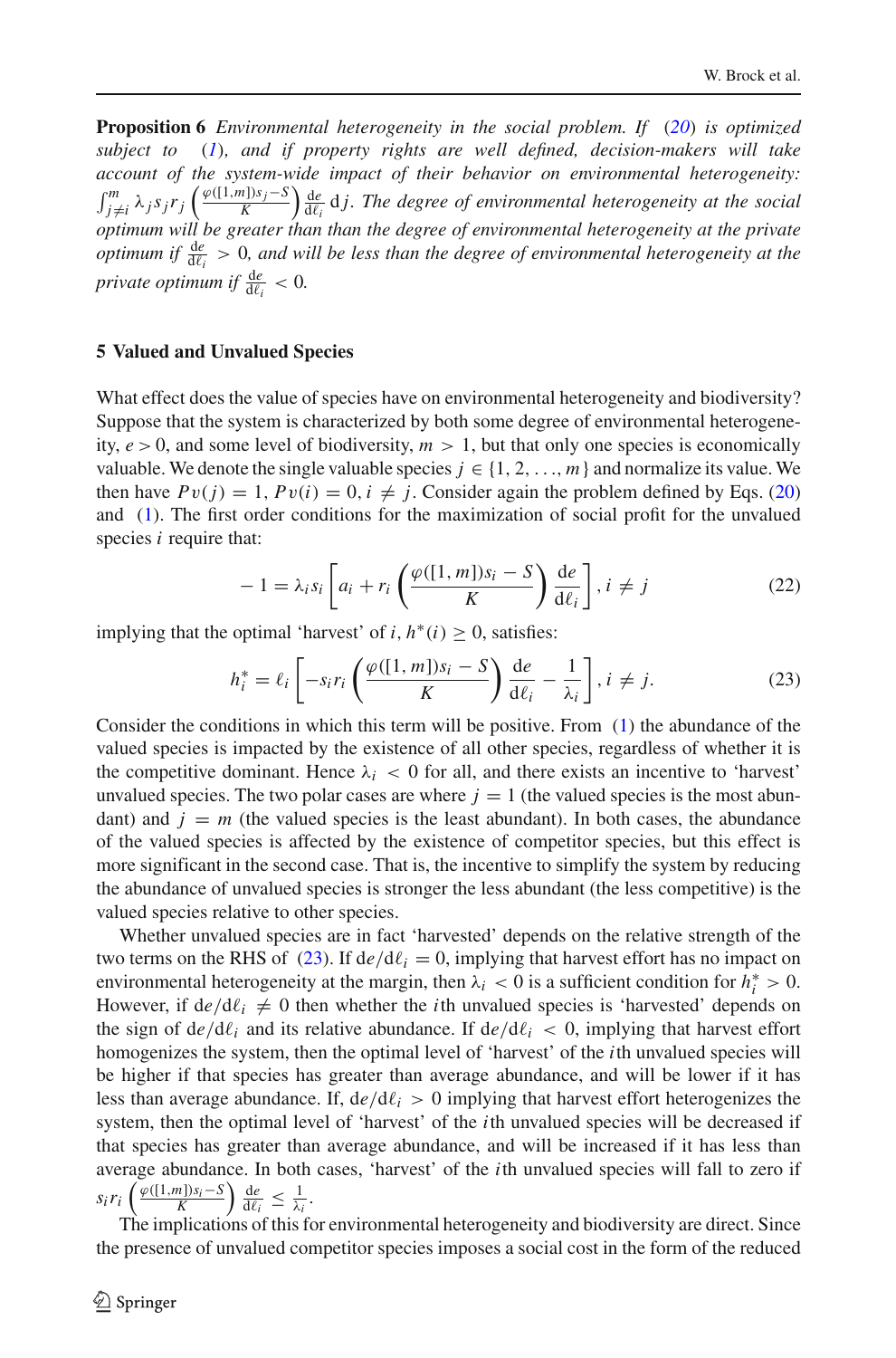abundance of valuable species, there is a positive incentive to reduce the abundance of those competitors. Whether this leads to positive rates of harvest depends on the impact of effort on heterogeneity. We summarize this in the following proposition:

**Proposition 7** *Homogenization and the harvest of unvalued species. If only some species are positively valued, then since the abundance of those species is reduced by the existence of unvalued competitors the shadow value of those species will be negative,*  $\lambda_i < 0$  for all  $i \neq j$ . *This implies a positive incentive to reduce their abundance. If*  $de/d\ell_i < 0$ *, optimal level of 'harvest' of the ith unvalued species will be increased if that species has greater than average* abundance, and will be reduced if it has less than average abundance. If  $de/d\ell_i > 0$ , then *the optimal level of 'harvest' of the ith unvalued species will be decreased if that species has greater than average abundance, and will be increased if it has less than average abundance.*

# **6 Discussion**

The problem addressed in this paper is the impact on biodiversity of economic activities that transform the landscape at the same time as they alter the relative abundance of species. Biodiversity is affected by activities of this kind in two ways: directly through 'harvest' and other methods of controlling species abundance; and indirectly through changes in the heterogeneity or niche structure of the environment within which species live. 'Harvest', in this context, includes all actions that directly alter species abundance. In other words it includes not just the extraction of beneficial plants and animals, but also the control or eradication of weeds, pests and pathogens. The indirect effect is modeled as a change in the level of 'environmental heterogeneity'.

We specify growth functions for species that include both density-dependent and densityindependent terms. The density-dependent terms reflect the effect of environmental heterogeneity on carrying capacity. The density independent terms capture the effects of harvest and species imports (whether through natural dispersal or human agency). The feature of the model that distinguishes it from others, is that effort committed to the exploitation of species has an indirect effect on landscape structure in addition to a direct effect on the abundance of targeted species and their predators and competitors. We do not specify the form of the function,  $e(L)$ , that relates exploitation and structure. How anthropogenic exploitation of the environment affects its heterogeneity is an empirical question. We expect that intensive high-input agriculture will lead to homogeneous species-poor landscapes, but the relationship between effort and environmental heterogeneity may not be monotonic. It is quite possible that environmental heterogeneity will be increasing in effort, at least over some interval.

Take agricultural ecosystems as an example. The inter-specific and intra-specific genetic diversity that supports crop and livestock production (genetic resources available both for selection of species for domestication or cultivation, and for the genetic improvement of domesticated and cultivated species) includes the wild or traditional genetic stocks that have historically been used for breeding or engineering resistance to plant and animal pests and pathogens. Specialization in agriculture has narrowed the genetic base of the activity to the point where more than 90% of global food supply derives from little more than a handful of species: wheat, rice, corn, oats, tomato, potato, cattle, sheep, pigs, chickens and ducks. The adoption of high yielding varieties during the Green Revolution, for example, led to the abandonment of thousands of traditional varieties bred to meet local conditions. Many landraces simply disappeared. At the same time, application of pesticides and fertilizers caused the loss not just of pests and predators, but also of beneficial organisms including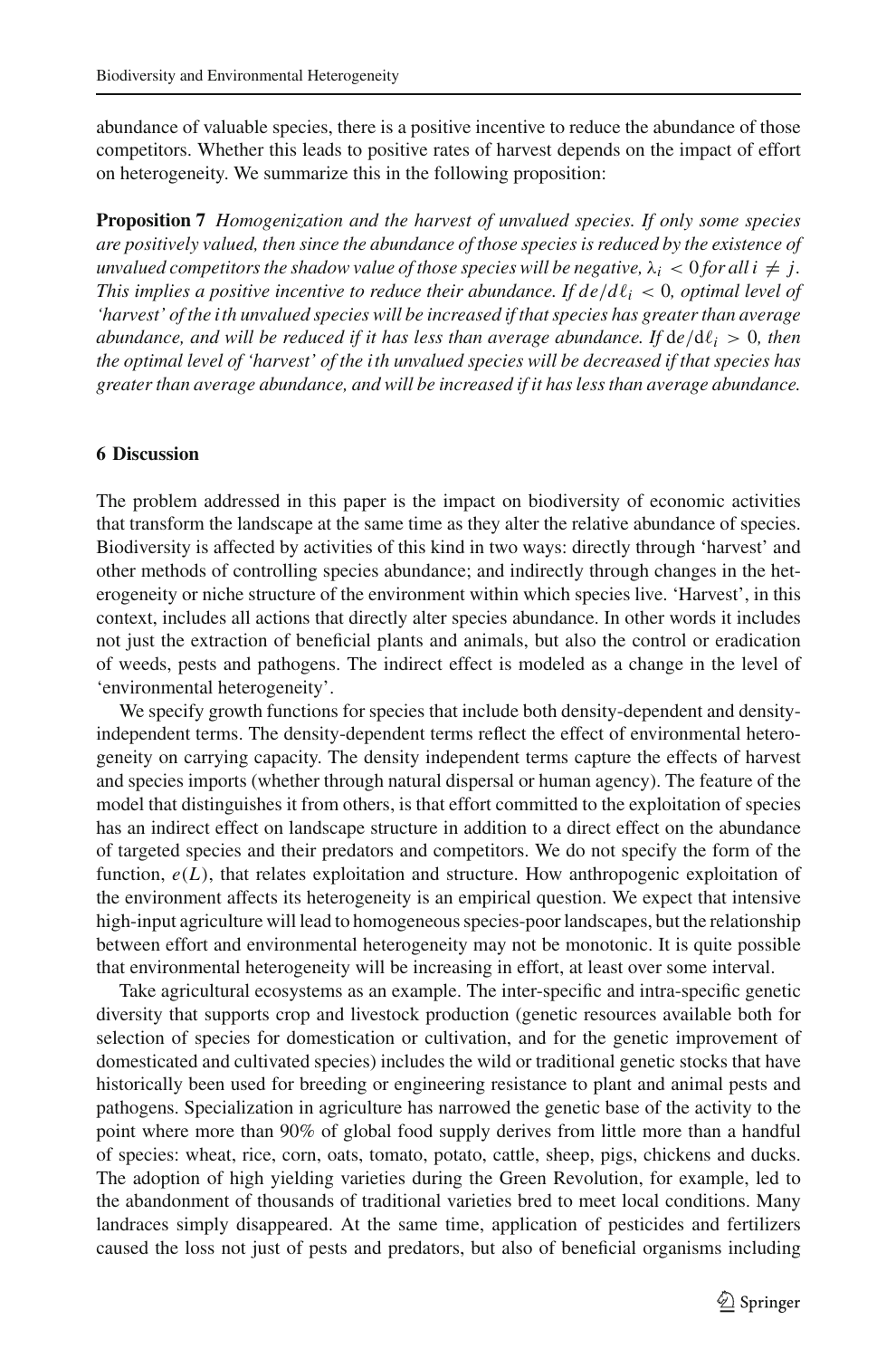wild relatives [\(Conway 1993](#page-14-9)). In addition to this, agriculture has generally led to the displacement of species that are seen as competitors, pests or predators to the cultivated species, and hence to a loss in the non-provisioning services supported by those species. Yet this is not a universal characteristic of agriculture, nor is it inevitable. Conservation of agro-biodiversity and the adoption of biodiversity-based practices are common in many forms of agricultural production [\(McNeely and Scherr 2003](#page-14-10); [Jackson et al. 2007](#page-14-11); [MA 2005\)](#page-14-12).

The development of urban ecosystems offers another example of heterogeneity-enhancing land use change. Both agriculture in peri-urban areas and the structure of urban landscapes involves the creation of a mosaic of highly variable niches, frequently associated with much higher levels of biodiversity than had existed in the unconverted landscape [\(Crane and Kinzig](#page-14-13) [2005](#page-14-13)). It is this range of possible responses we have in mind in specifying  $e(L)$ . We allow the effect of effort on biodiversity to be either positive or negative. Activities that make the environment more heterogeneous increase species diversity, activities that make the environment more homogeneous have the opposite effect. We show that if exploitation of the environment leads to its homogenization, and so to a loss of species that are positively valued, the socially optimal level of effort committed to the harvest of the *i*th species will be lower than if exploitation increases environmental heterogeneity. On the other hand, if exploitation of the environment leads to its homogenization, and so to a loss of species, and if these species are deemed harmful (e.g. pests and pathogens), the socially optimal level of effort committed to the harvest of the *i*th species will be higher than if exploitation increases environmental heterogeneity.

Whether species are positively or negatively valued depends on the balance between the value of the genetic information they contain, the value of the function they perform, and the value of their aesthetic, spiritual or cultural significance among other things. We do not model these phenomena since, once again, the value of species is an empirical question. Declining environmental heterogeneity means declining habitat for specialist species, but it may also imply declining resilience of the general system and its capacity to maintain productivity over a range of environmental conditions [\(Loreau et al. 2003;](#page-14-14) [Kinzig et al. 2006](#page-14-15)). Since our concern is to model biodiversity change itself, this is beyond the scope of the paper, but it is an important dimension of the value of biodiversity externalities.

What is novel about the approach is its treatment of changes in environmental heterogeneity. Each land user makes independent decisions that affect the heterogeneity of the land under their control. This in turn affects the heterogeneity of the whole system, and in so doing affects the survival and growth potential of all species in the system. The impact that individual land users have on system wide heterogeneity is an externality, and is typically ignored in private land use decisions. So, for example, a forester who replaces old growth natural forest with a monoculture changes heterogeneity and diversity both in the area under their control, and in the whole system. They will take account of the former, but not the latter.

The implications of an externality of this sort are intuitive. In the general case, where decision-makers ignore the shadow value of exploited species and the impact of private land use decisions on environmental heterogeneity they will both overexploit species and generate a landscape that is less environmentally heterogeneous than is socially optimal. Once the source and magnitude of the externality has been identified, standard corrective instruments may be applied. The aim of the modeling exercise reported here is to help understanding of biodiversity externalities that include not just the contraction of wild refugia and overharvesting, both of which have been addressed in the literature, but also the impacts of changes in environmental heterogeneity. Since being 'like one's neighbor' increases the risk of extinction of species other than the competitive dominants, it involves an externality that may be amongst the most important inadvertent drivers of biodiversity loss.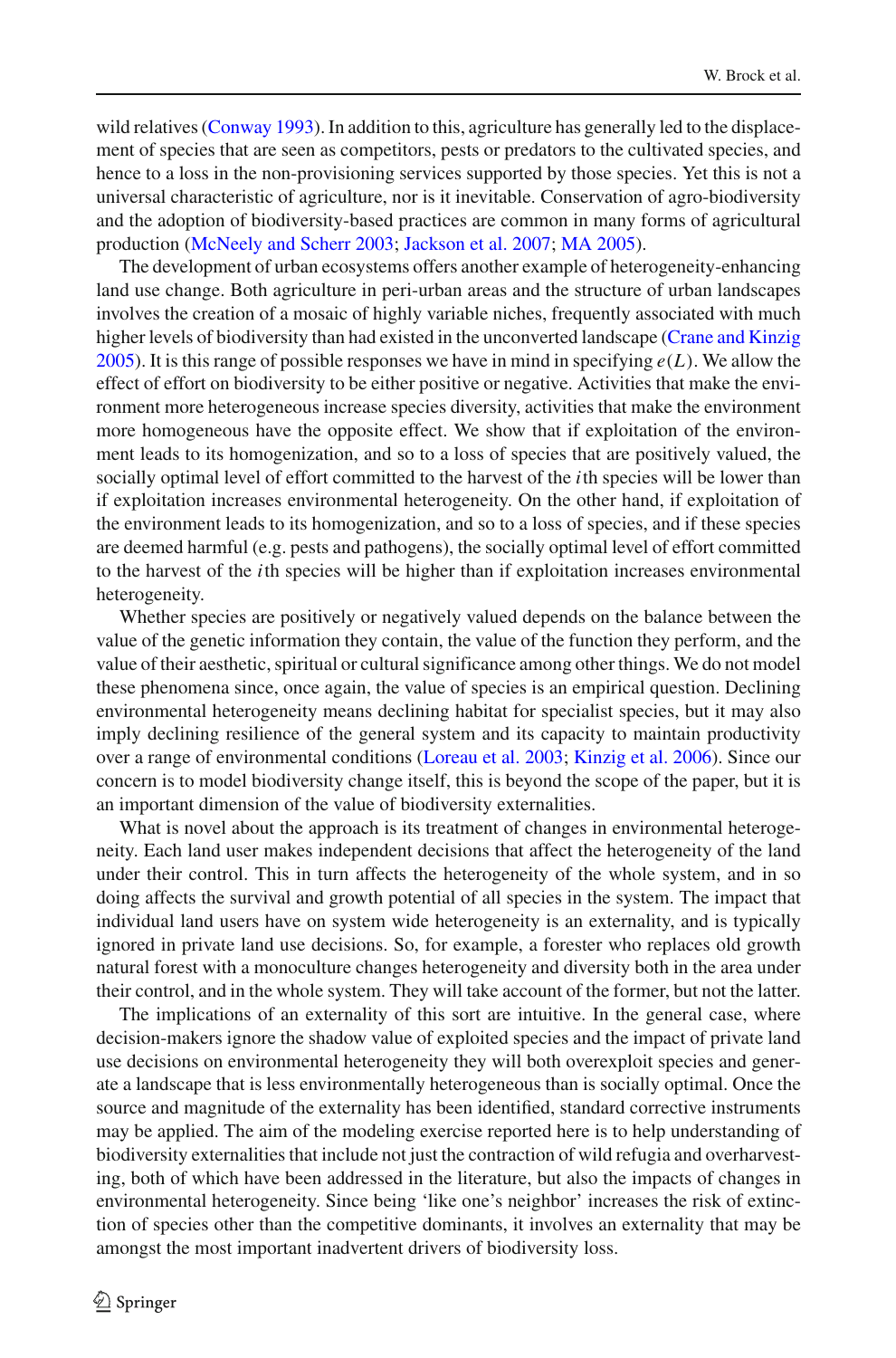# **Appendix**

*Proof of Proposition [1](#page-4-1)* From Eq. [5](#page-3-2) we have:

$$
g_i > (1 - e_0)\bar{g}_i, \bar{g}_i = \sum_{k=1}^i \frac{g_k}{\varphi([1, m])e_0 + i(1 - e_0)}
$$
(A1)

Recall that  $A^*$  is an interval,  $A^* = [1, m]$ , and note that from [\(3\)](#page-3-1)

$$
s_i = \frac{1}{\varphi([1, m]) e_0} (g_i - (1 - e_0) S)
$$
 (A2)

where *S* is the aggregate biomass of the set of all living species, and  $\varphi([1, m])$  is evaluated on that set. For the special case where  $A^* = [1, m]$ :

$$
\sum_{i=1}^{m} s_i = \frac{1}{\varphi([1,m])e_0} \left( K \left( m - \sum_{i=1}^{m} d_i / r_i \right) - m(1 - e_0) \sum_{i=1}^{m} s_i \right) \tag{A3}
$$

which yields

$$
\sum_{i=1}^{m} s_i = \frac{K (m - \sum_{i=1}^{m} d_i / r_i)}{\varphi([1, m])e_0 + m(1 - e_0)}
$$
(A4)

Substitution into [A1] implies that

$$
s_i = \frac{1}{\varphi([1,m])\,e_0} \Bigg( g_i - (1-e_0) \Bigg( \frac{K\left(m - \sum_{i=1}^m d_i/r_i\right)}{\varphi([1,m])e_0 + m(1-e_0)} \Bigg) \Bigg), i = 1, 2, \ldots, m \text{ (A5)}
$$

For  $s_i > 0$  it follows that:

$$
g_i > (1 - e_0) \left( \frac{K \left( m - \sum_{i=1}^m d_i / r_i \right)}{\varphi([1, m]) e_0 + m(1 - e_0)} \right), i = 1, 2, ..., m \tag{A6}
$$

But the same condition applies to each species added to the system after the first species, hence a generally sufficient condition for the existence of the *i*th species is that:

$$
g_i > (1 - e_0)K\left(\frac{i - \sum_{j=1}^{i} d_j/r_j}{\varphi([1, i])e_0 + i(1 - e_0)}\right)
$$
(A7)

and  $m \leq m_0$  is the maximum value of *i* for which this condition holds.

*Proof of Proposition* [2](#page-5-1) To see that number of species that can coexist in the system is increasing in the degree of environmental heterogeneity, consider the case where species are continuous. Suppose that the set of potential species is  $[0, m_0]$  and that, as before  $g(i)$  is decreasing in *i*. We have:

$$
\frac{ds(i)}{dt} = s(i)\frac{r(i)}{K}(g(i) - \varphi([1, m])e_0s(i) - (1 - e_0)S), i \in [0, m_0]
$$
 (A8)

with

$$
S = \int s(i) \, \mathrm{d}i \tag{A9}
$$

 $\hat{\mathfrak{D}}$  Springer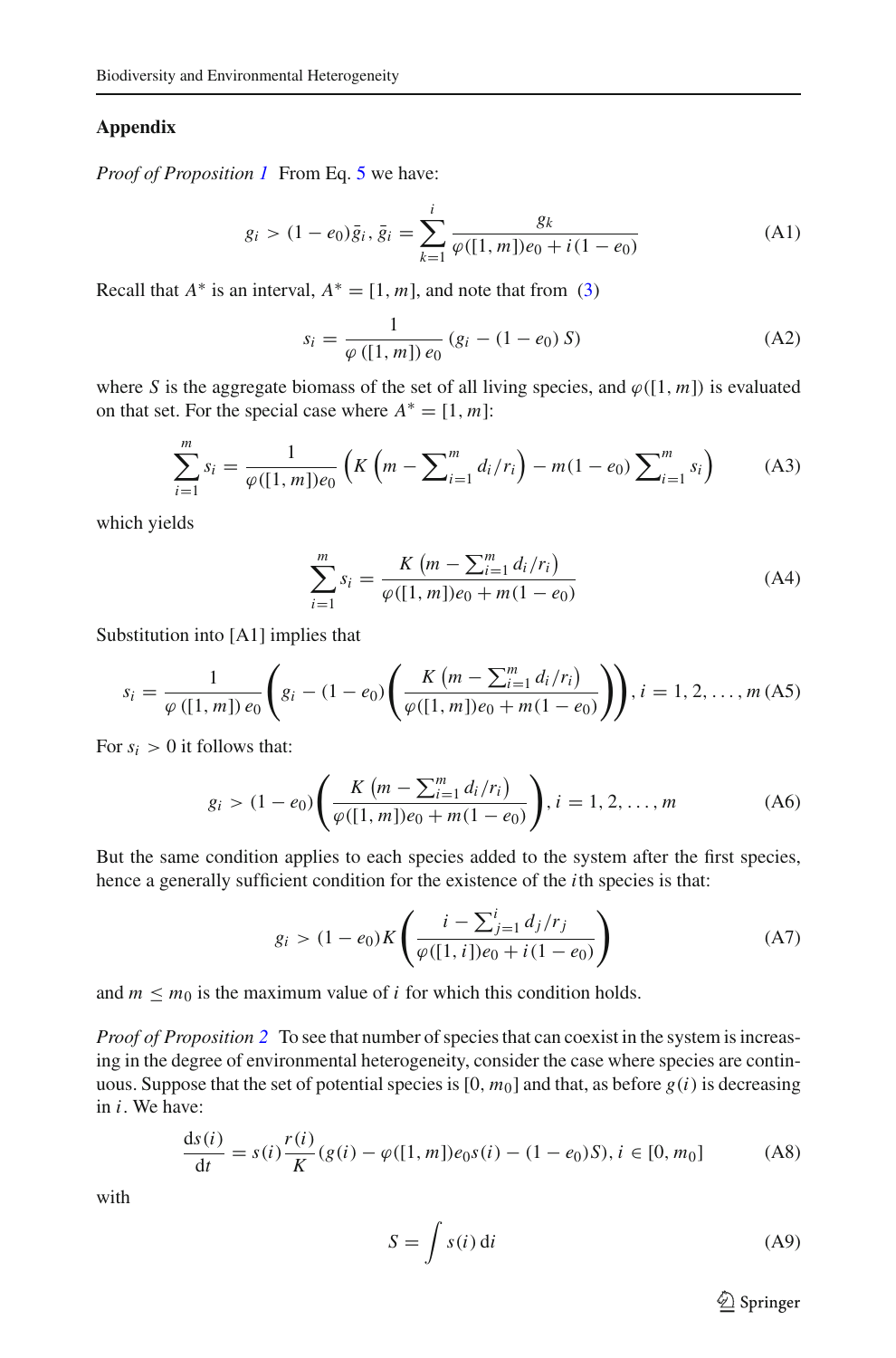being the integral of  $s(i)$  over all existing species. It follows that if species *i* exists in the steady state, then

$$
g(i) = \varphi([1, m])e_0s(i) + (1 - e_0)S
$$
 (A10)

and the least productive of the surviving species—the species with the lowest '*g*' value—will solve:

$$
g(m) = (1 - e_0)S(m)
$$
 (A11)

where  $\varphi(.)$  is evaluated at the set of existing species [0, *m*],  $m \le m_0$ , and where

$$
S(m) = \left(\frac{1}{\varphi([0, i])e_0 + (1 - e_0)m}\right) \int_{0}^{m} g(i) \, \mathrm{d}i \tag{A12}
$$

<span id="page-13-0"></span>In the special case where  $\varphi(m) = m$  this implies that

$$
S(m) = \frac{1}{m} \int_{0}^{m} g(i) \, \mathrm{d}i \tag{A13}
$$

and *m* is determined by [\(19\)](#page-8-3):

$$
g(m) = \frac{(1 - e_0)}{m} \int_{0}^{m} g(i) \, \mathrm{d}i \tag{A14}
$$

i.e., it is the Lebesgue measure of the set  $A = [0, m]$ , and the solution to:

$$
\left(g(m)m - (1 - e)\int_{0}^{m} g(i) di\right) = 0
$$
\n(A15)

implying that  $\frac{d}{de}m > 0$  for all  $e > 0$ .

*Proof of Proposition [5](#page-7-1)* From the first order necessary conditions for the solution of the private problem where firms are *e*-takers, we can identify the steady state implications for biodiversity of different levels of environmental heterogeneity in the autarkic system. If the system is extremely heterogeneous, ( $e = 1, L > 0$ ), we have the following conditions on  $s_i$ and  $\ell_i$ :

$$
s_i = \frac{K}{m} \left( \frac{r_i - d_i - a_i \ell_i}{r_i} \right) \tag{A16}
$$

$$
\ell_i = \frac{1}{a_i} \left( r_i \left( 1 - \frac{m s_i}{K} \right) - d_i \right) \tag{A17}
$$

<span id="page-13-1"></span>from which it is immediate that  $\ell_i$  is increasing in  $r_i$ , the natural regeneration rate of the *i*th species and decreasing in  $a_i$ , the technical efficiency of harvest. In the extremely homogeneous case,  $(e = 0)$ ,  $(A16)$  and  $(A17)$  are of the form:

$$
s_i = \begin{cases} K\left(\frac{r_i - d_i - a_i \ell_i}{r_i}\right), g(s_i) = g_m\\ 0, g(s_i) \neq g_m \end{cases}
$$
(A18)

$$
\ell_i = \begin{cases} \frac{1}{a_i} \left( r_i \left( 1 - \frac{S}{K} \right) - d_i \right), g(s_i) = g_m \\ 0, g(s_i) \neq g_m \end{cases}
$$
(A19)

 $\circledcirc$  Springer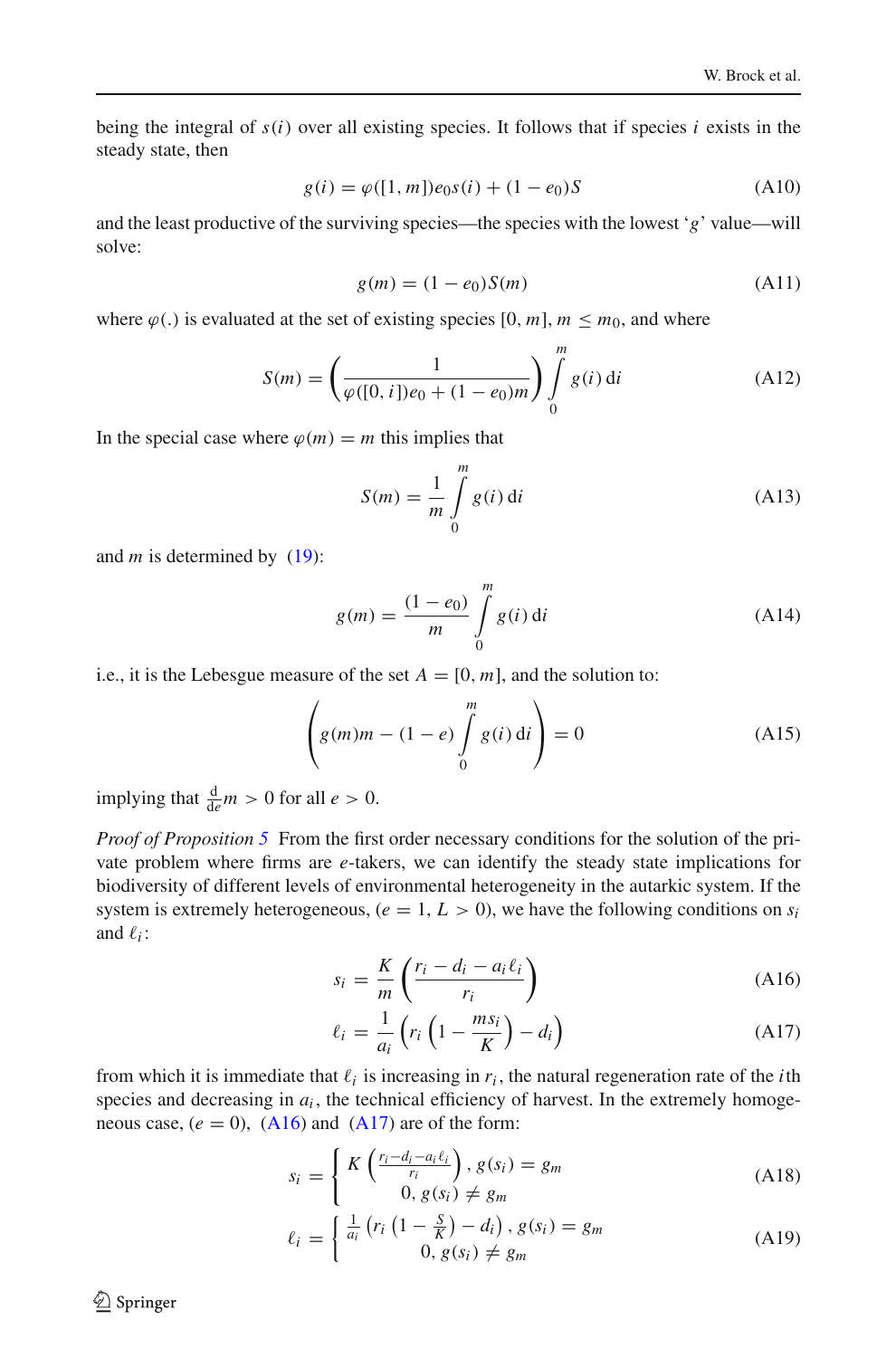If the *i*th species has the highest '*g*' value, or net regeneration potential, it will be the competitive dominant species. If not it will be driven extinct. Similarly, the labor committed to harvest the *i*th species will be equal to *L* if that species has the highest '*g*' value, and will be zero otherwise.

Now consider the intermediate case where there is some environmental heterogeneity, i.e. where  $0 < e < 1$ . We have that:

$$
s_i = \frac{K}{m} \left( \frac{r_i - d_i}{r_i} - \frac{(1 - e)S}{K} \right) \tag{A20}
$$

As the degree of environmental heterogeneity rises from the point at which the *i*th species is able to coexist with other species, the steady state stock of that species first increases and then declines. Moreover, if the system is subject to exploitation,  $L > 0$ , then the steady state share of the labor force committed to harvest the *i*th species is:

$$
\ell_i = \frac{1}{a_i} \left( r_i \left( 1 - \left( \frac{em s_i + (1 - e)S}{K} \right) \right) - d_i \right) \tag{A21}
$$

As before, it is immediate that  $\ell_i$  is increasing in  $r_i$ , the natural regeneration rate of the *i*th species and decreasing in  $a_i$ , the technical efficiency of harvest.  $\ell_i$  is either decreasing or increasing in *e*, as  $\frac{ems_i - S}{K}$  is positive or negative.

## **References**

- <span id="page-14-0"></span>Barbier E, Schulz C (1997) Wildlife, biodiversity and trade. Environ Dev Econ 2(2):145–172
- <span id="page-14-8"></span>Brander JA, Taylor MS (1997) International trade and open-access renewable resources: the small open economy case. Can J Econ 30(3):526–552
- <span id="page-14-7"></span>Brock WA, Xepapadeas A (2002) Optimal management when species compete for limited resources. J Environ Econ Manag 44(2):189–220
- <span id="page-14-9"></span>Conway GR (1993) Sustainable agriculture: the trade-offs with productivity, stability and equitability. In: Barbier EB (ed.) Economics and ecology : new frontiers and sustainable development. Chapman and Hall, London, pp 46–65.
- <span id="page-14-13"></span>Crane P, Kinzig A (2005) Nature in the metropolis. Science 308(5726):1225
- <span id="page-14-11"></span>Jackson LE, Pascual U, Hodgkin T (2007) Utilizing and conserving agrobiodiversity in agricultural landscapes. Agric Ecosyst Environ 121:196–210
- <span id="page-14-4"></span>Kinzig AP, Harte J (2000) Implications of endemics-area relationships in estimates of species extinctions. Ecology 81(12):3305–3311
- <span id="page-14-3"></span>Kinzig AP, Levin SA, Dushoff J, Pacala S (1999) Limiting similarity, species packing, and system stability for hierarchical competition-colonization models. Am Nat 153(4):371–383
- <span id="page-14-15"></span>Kinzig AP, Ryan P, Etienne M, Elmqvist T, Allison H, Walker BH (2006) Resilience and regime shifts: assessing cascading effects. Ecol Soc 11(1):article 13 (online)
- <span id="page-14-14"></span>Loreau M, Mouquet N, Gonzalez A (2003) Biodiversity as spatial insurance in heterogeneous landscapes. PNAS 22:12765–12770

<span id="page-14-1"></span>MacArthur RH, Wilson EO (1967) The theory of island biogeography. Princeton University Press, Princeton

- <span id="page-14-5"></span>May RM, Lawton JH, Stork NE (1995) Assessing extinction rates. In: Lawton JH, May RM (eds) Extinction rates. Oxford University Press, Oxford
- <span id="page-14-10"></span>McNeely JA, Scherr SJ (2003) Ecoagriculture: strategies to feed the world and save wild biodiversity, Island press, Washington, DC
- <span id="page-14-12"></span>Millennium Ecosystem Assessment (MA) (2005) Ecosystems and human well-being: synthesis. Island press, Washington, DC
- <span id="page-14-6"></span>Norberg J, Swaney DP, Dushoff J, Lin J, Casagrandi R, Levin SA (2001) Phenotypic diversity and ecosystem functioning in changing environmentas: a theoretical framework. Proc Nat Acad Sci 98(20):11376– 11381
- <span id="page-14-2"></span>Pereira HM, Daily GC (2006) Modeling biodiversity dynamics in countryside landscapes. Ecology 87:1877– 1885